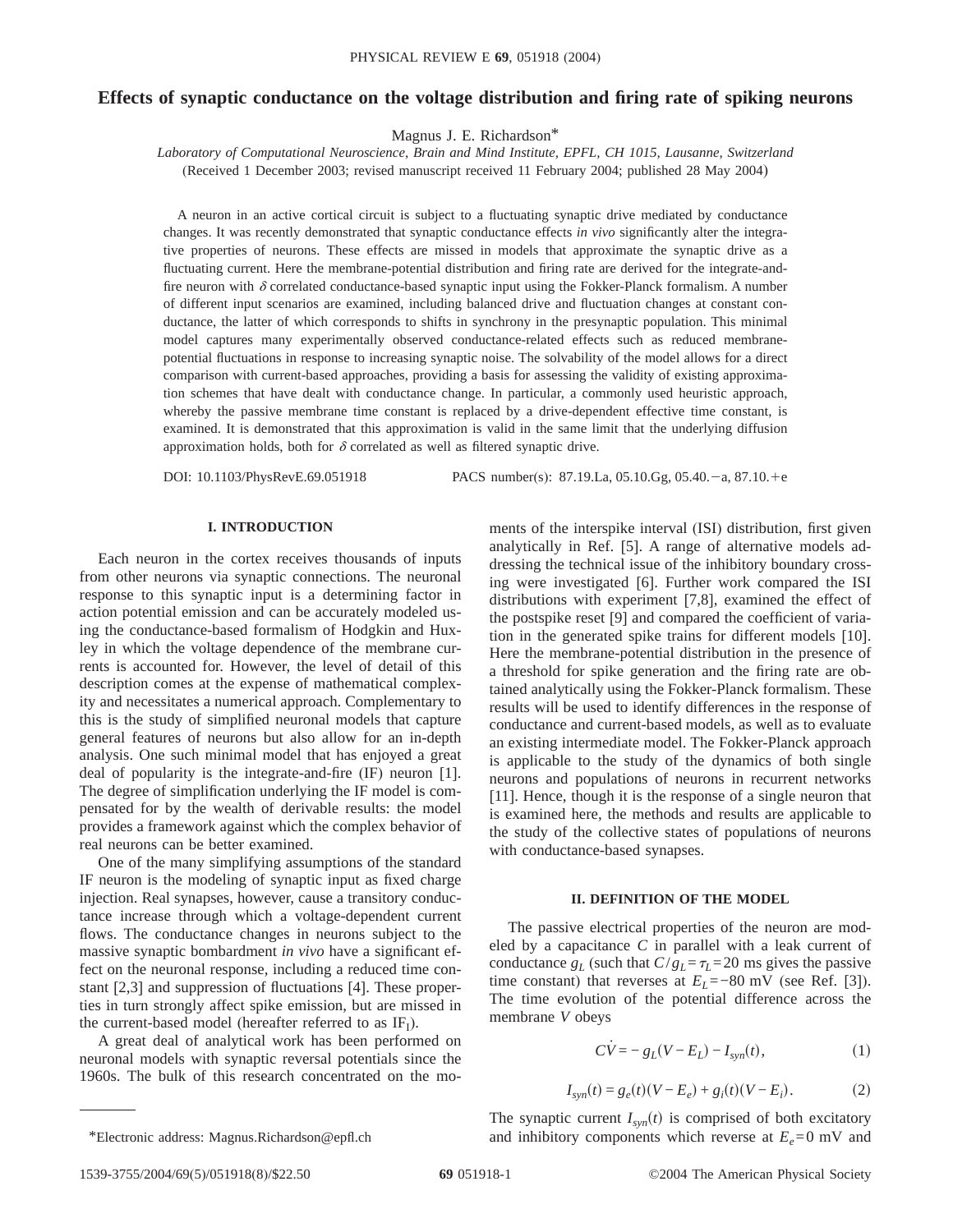$E_i = -75$  mV with conductances  $g_e(t)$  and  $g_i(t)$  respectively. The excitatory conductance (with corresponding definitions for inhibition throughout the following section) is defined as

$$
g_e(t) = Ca_e \sum_k \delta(t - t_k), \qquad (3)
$$

where  $a_e$  is a dimensionless measure of the strength of the synapse and the set  $\{t_k\}$  counts over the Poisson-distributed times of all incoming excitatory pulses arriving at a total rate of  $\mathcal{R}_e$ . A single excitatory  $\delta$  pulse is considered as the limit to zero width of a short pulse. An application of the usual conventions of calculus gives the jump of the membrane voltage from *V* to  $V + \Delta V$  as

$$
\Delta V = (E_e - V)(1 - e^{-a_e}).
$$
 (4)

It should be stressed that this update rule is different from a choice often made under similar situations: to multiply the  $\delta$ functions by the value of the voltage just before the pulse arrival. Under those circumstances, the update rule given in Eq. (4) would be  $\Delta V = (E_e - V)a_e$  instead. As it happens there is little practical difference between these two choices because  $a_e \ll 1$ . Nevertheless, it is the definition in Eq. (4) which is used here and will be seen later to lead to the *Stratonovich* formulation (see, for example, Ref. [12]) of the Fokker-Planck equation, rather than the *Itô* form.

The spike mechanism is implemented in the same way as other integrate-and-fire models: if the voltage reaches the spike threshold  $V_{th}$ =−55 mV it is immediately reset to  $V_{re}$ =−65 mV and a spike registered. This integrate-and-fire neuron with conductance-based synapses will be referred to as the  $IF_{\sigma}$  model. The model appears to have been first defined in Ref. [5] (see [6] for alternative models) and can also be thought of as the limit of fast synaptic time constants in the model presented in Ref. [3].

In the results section the properties of the IF<sub>g</sub> will be compared to a reference current-based  $IF_I$  model. This reference model is identical to that defined above except that for Eq. (4) the voltage dependence is replaced by a fixed reference voltage  $V \rightarrow V_{ref}$  such that the IF<sub>I</sub> and IF<sub>g</sub> have postsynaptic potentials of the same amplitude at the reference voltage *Vref*.

In all cases Monte Carlo simulations were implemented with  $\delta$  pulse synaptic input [following the rule in Eq. (4)] and an integration time step of 1  $\mu$ s. These  $\delta$  pulse simulations allow for an assessment of the accuracy of the analytical results which are calculated in the diffusion approximation.

#### **A. Method of solution**

When the amplitudes  $a_e, a_i$  are small and the rates  $\mathcal{R}_e, \mathcal{R}_i$ large, the diffusion approximation gives an accurate description of the dynamics. Heuristically, this corresponds to replacing Eq. (3) by

$$
g_e(t) \simeq Ca_e[\mathcal{R}_e + \sqrt{\mathcal{R}_e} \xi_e(t),]
$$
 (5)

where  $\xi_e$  is a  $\delta$  correlated Gaussian white-noise process  $\langle \xi_e(t) \xi_e(t') \rangle = \delta(t-t')$ . It is assumed here that the excitatory and inhibitory drive are uncorrelated. The resulting stochastic equation for the voltage yields the following Fokker-Planck (FP) equation

$$
\tau \frac{\partial P}{\partial t} = \frac{1}{\gamma} \frac{\partial^2}{\partial V^2} [(V - E_S)^2 + E_D^2] P + \frac{\partial}{\partial V} (V - E) P \tag{6}
$$

for the probability density  $P(V, t)$  of finding a neuron with a voltage *V* at a time *t*. The method for deriving the FP equation for this case of multiplicative noise can be found in Ref. [12]. As was mentioned above in conjunction with the update rule specified in Eq. (4), it is the *Stratonovich* formulation that is used here.

The conservation of probability allows the writing of a continuity equation

$$
\frac{\partial P}{\partial t} = -\frac{\partial J}{\partial V},\tag{7}
$$

where  $J$  is the probability current. Comparison of Eqs.  $(6)$ and (7) gives

$$
-\tau J(V) = \frac{1}{\gamma} \frac{\partial}{\partial V} [(V - E_S)^2 + E_D^2] P + (V - E) P.
$$
 (8)

In this paper it is the steady-state properties that are examined, i.e.,  $\mathcal{R}_e$  and  $\mathcal{R}_i$  do not vary over time. The current is therefore a piece-wise constant: below the reset  $V_{re}$  no current flows, between the reset and threshold  $V_{th}$  a constant current flows which is equal to the firing rate *r*:

$$
J(V) = r\Theta(V - V_{re}),\tag{9}
$$

where  $\Theta(x)$  is the Heaviside or step function. The Eqs. (8) and (9) together can be solved to yield both  $P(V)$  and *r*. However it is convenient to first introduce some new parameters. The synaptic conductance changes define an inputdependent time constant  $\tau$  (not entirely a misnomer for steady Poissonian drive) and equilibrium potential *E*:

$$
\tau^{-1} = \tau_L^{-1} + \mathcal{R}_e \tilde{a}_e + \mathcal{R}_i \tilde{a}_i, \qquad (10)
$$

$$
E = \tau (E_L \tau_L^{-1} + \mathcal{R}_e \tilde{a}_e E_e + \mathcal{R}_i \tilde{a}_i E_i).
$$
 (11)

The shifted amplitude  $\tilde{a}_e = (a_e - a_e^2 / 2)$  comes from the anomalous drift term of the *Stratonovich* formulation of the FP equation. If the *Itô* form were used then  $\tilde{a}_e = a_e$ . As already mentioned above, because  $a_e \ll 1$  there is little practical difference between these formulations for the case of the model under examination in this paper.

Also introduced are two quantities with units of voltage:

$$
E_S = (\mathcal{R}_e a_e^2 E_e + \mathcal{R}_i a_i^2 E_i) \chi, \qquad (12)
$$

$$
E_D = (\mathcal{R}_e a_e^2 \mathcal{R}_i a_i^2)^{1/2} (E_e - E_i) \chi, \tag{13}
$$

where  $\chi = (R_e a_e^2 + R_i a_i^2)^{-1}$ . The final parameter  $\gamma = 2\chi/\tau$  is dimensionless and in the regime where the diffusion approximation is good  $\gamma \geq 1$ . The mean  $\langle V \rangle$  and variance  $\sigma_V^2$  in absence of threshold are calculated in terms of these parameters by taking moments of Eq. (6) yielding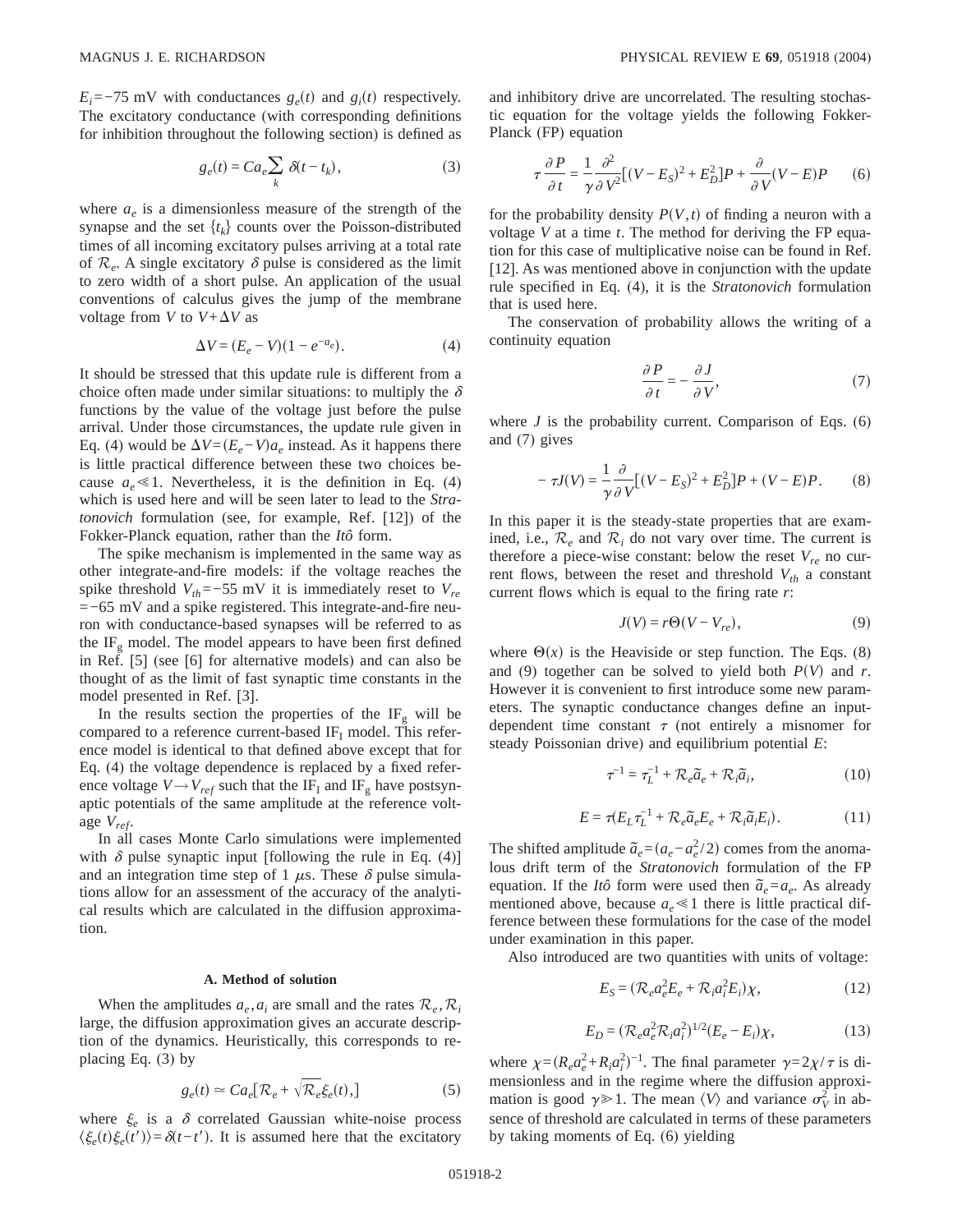$$
\langle V \rangle = E
$$
 and  $\sigma_V^2 = \frac{(E - E_S)^2 + E_D^2}{(\gamma - 1)}$ . (14)

The spike mechanism is implemented by imposing  $P(V_{th})$ =0 and reinjecting the probability current (equal to the firing rate) flowing across  $V_{th}$  into  $V_{re}$ . A linear change in variables:

$$
x = (V - E) \sqrt{\frac{\gamma}{(E - E_S)^2 + E_D^2}}
$$
 (15)

with  $x_{th}$  and  $x_{re}$  defined correspondingly, simplifies the following analysis. The steady-state FP equation for  $f(x)dx$  $= P(V)dV$  becomes

$$
-r\tau\Theta(x-x_{re})=\frac{d}{dx}(\alpha^2x^2-2\alpha\beta x+1)f+xf,\qquad(16)
$$

where

$$
\alpha = \frac{1}{\sqrt{\gamma}}, \quad \beta = \frac{(E_S - E)}{\sqrt{(E_S - E)^2 + E_D^2}}
$$
(17)

and  $\Theta(x)$  is the Heaviside or step function (the probability current flows only between  $x_{re}$  and  $x_{th}$ ). The quantity  $\beta$  lies between [-1,1]: for pure excitation (when  $\mathcal{R}_i$ =0)  $\beta$ =1 and for pure inhibition (when  $\mathcal{R}_e$ =0)  $\beta$ =−1.

### **B. The voltage distribution and firing rate**

Integration of Eq. (16) give the distribution  $f(x)$  and firing rate *r*:

$$
f = \frac{r\tau e^{-B(x)}}{(\alpha x - \beta)^2 + 1 - \beta^2} \int_{x}^{x_{th}} dy \Theta(y - x_{re}) e^{B(y)},
$$
 (18)

$$
\frac{1}{r\tau} = \int_{-\infty}^{x_{th}} dx \int_{x}^{x_{th}} dy \frac{\Theta(y - x_{re})e^{-B(x) + B(y)}}{\left[ (\alpha x - \beta)^2 + 1 - \beta^2 \right]}.
$$
(19)

Clearly the integral for the rate is best performed numerically by breaking the *x* integral into a part that factorizes h−`...*xre*j and a finite part that does not h*xre* ...*xth*j. The function  $B(x)$  is given by

$$
B(x) = \frac{1}{2\alpha^2} \ln[(\alpha x - \beta)^2 + (1 - \beta^2)]
$$

$$
+ \frac{\beta}{\alpha^2 \sqrt{1 - \beta^2}} \arctan\left(\frac{\alpha x \sqrt{1 - \beta^2}}{1 - \alpha \beta x}\right).
$$
(20)

The freedom in offsetting  $B(x)$  by a constant has been used to ensure that to leading order  $B(x) \propto \alpha^0$ , thus avoiding possible problems in the numerical integration of Eq. (19) for small  $\alpha$  (large  $\gamma$ ). The membrane-potential distribution [Eq. (18)] generalizes the results given in Ref. [13] in which the distribution in the absence of threshold was examined. It should also be noted that the firing rate in Eq. (19) is in agreement with the first moment of the ISI distribution found in Ref. [5] calculated using the first-passage time formalism.

# **III. THE SUBTHRESHOLD RESPONSE**

First the subthreshold properties of the models with conductance and current-based synapses are contrasted. In Fig. 1 the responses of the synaptically active  $IF_g$  and  $IF_I$  neurons to step current injection are displayed. Both neurons receive an identical synaptic input with postsynaptic potentials that are of equal amplitude at the initial mean voltage of −65 mV  $(V_{ref}$  in the definition of the IF<sub>I</sub> is −65 mV). After the onset of the step current at 100 ms the mean voltages of the two models exponentially relax to their new values. For the IF<sub>g</sub> the response is quick with a time constant of  $\tau=5$  ms, whereas, the  $IF<sub>I</sub>$  responds more slowly with the passive time constant of  $\tau_L$ =20 ms. The statistics of the fluctuations about the mean voltages can also be contrasted. The standard deviations of the fluctuations about the mean are 1 and 2 mV for the IF<sub>g</sub> and IF<sub>I</sub>, respectively. The relative suppression of fluctuations by a factor  $\sqrt{\tau}/\tau_L$  is another consequence of the synaptic conductance increase. This suppressed response to input is also manifested in the shift of the mean voltage due to the step-current injection. The induced change is only 1 mV for the  $IF_g$  but is 4 mV for the IF<sub>I</sub> The decreased response is proportional to the conductance ratio which, written in the terms of the time constants, is  $\tau/\tau_L$ .

This simple example demonstrates that the  $IF<sub>g</sub>$  model comprising  $\delta$  pulse conductance-based synapses captures many of the response properties to synaptic drive missed by the  $IF<sub>I</sub>$  model, including reduced membrane fluctuations, a shortened time constant and suppressed response to injected current.

## **Anomalous effect of presynaptic noise**

An increase in the presynaptic drive causes both a conductance increase as well as an increase in the synaptic noise, or fluctuations and can lead to qualitatively new behavior for the  $IF_g$  model. A scenario is considered in which excitatory and inhibitory input rates are increased in a balanced way, such that the equilibrium potential *E* remains constant. Using Eqs. (10) and (11) the relation between the excitatory and inhibitory rates can be obtained

$$
(E - E_L)/\tau_L + (E - E_e)\mathcal{R}_e\tilde{a}_e + (E - E_i)\mathcal{R}_i\tilde{a}_i = 0, \quad (21)
$$

where the condition of positivity requires that

$$
R_e \ge \left(\frac{E - E_L}{E_e - E}\right) \frac{1}{\tilde{a}_e \tau_L}.
$$
\n(22)

An increase of both  $\mathcal{R}_e$  and  $\mathcal{R}_i$  subject to Eq. (21) leads to an increase in synaptic noise [see Eq. (5)]. However, the concomitant increase in the total conductance [a decrease in  $\tau$ , see Eq. (10)] acts to suppress voltage fluctuations: the two effects are in competition. In Fig. 2 the standard deviation  $\sigma_V$ of the membrane potential is plotted against this balanced increasing drive for different fixed *E*. At depolarized values increased synaptic rates lead to increased voltage fluctuations. However, at hyperpolarized potentials the conductance increase from the inhibitory drive is stronger and the effect reverses: increased synaptic fluctuations lead to *decreased* voltage fluctuations.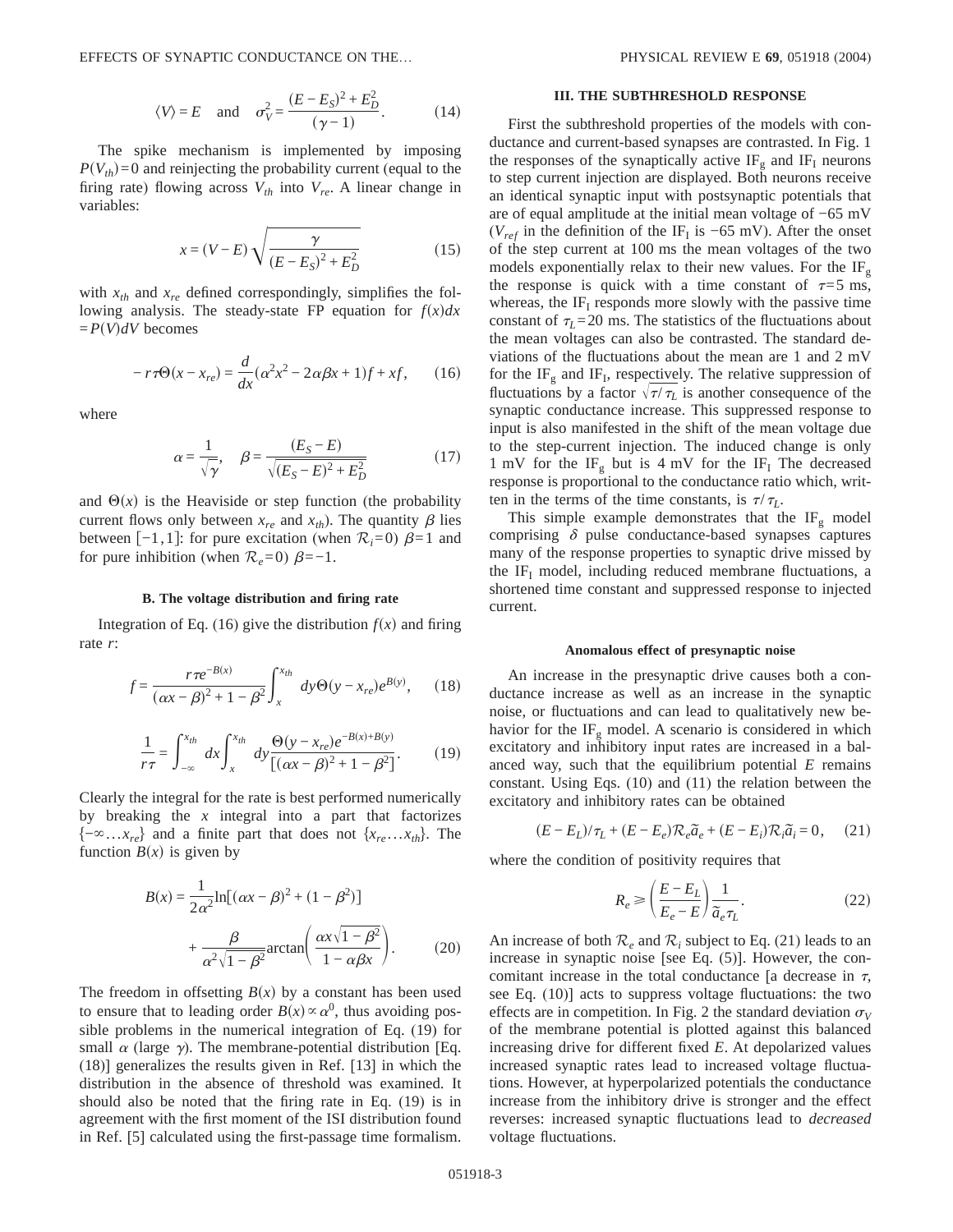

FIG. 1. Comparison of the IF<sub>g</sub> and IF<sub>I</sub> models of conductance and current-based synaptic drive. Synaptic input is at a rate  $\mathcal{R}_e$ =15.0 and  $\mathcal{R}_i$ =9.23 kHz. The IF<sub>g</sub> has postsynaptic potentials (PSPs) with voltage-dependent amplitude, whereas those of the IF<sub>I</sub> are fixed such that at the initial equilibrium voltage of −65 mV both models have PSPs with amplitudes of 0.13 mV ( $\tilde{a}_e$ =0.002, $\tilde{a}_i$ =0.013). In panels a and c the response to a step current of magnitude  $I_{step}/C=0.2$  nA/nF with onset at 100 ms is plotted: (−) example time courses (with identical spike-train inputs) of the voltage *V*,  $(-)$  mean voltage,  $\circ$  simulations. (a) The mean voltage in the IF<sub>g</sub> shifts by 1 mV, with a time constant of  $\tau$ =5 ms. (c) The shift for the IF<sub>I</sub> is 4 mV with a time constant of  $\tau$ <sub>L</sub>=20 ms. Panels (b) and (d): the voltage distributions before (gray) and long after (black) the onset of the step current. The standard deviation of the IF<sub>g</sub> model is 1.0 mV whereas for the IF<sub>I</sub> it is 2.0 mV.

The two variances, first, when  $\mathcal{R}_i = 0$  [the equality in Eq. (22)] and secondly in the limit of large rates  $\mathcal{R}_e, \mathcal{R}_i \rightarrow \infty$ :

$$
\mathcal{R}_i \simeq \mathcal{R}_e \bigg( \frac{\tilde{a}_e (E - E_e)}{\tilde{a}_i (E - E_i)} \bigg), \tag{23}
$$

can be compared to find at which value of  $\langle V \rangle = E^*$  the effect of synaptic fluctuations reverses. Noting that for the present case  $a_e(E_i - E_l) \le a_i(E_e - E_l)$  the point at which noise increase and conductance increase balance is

$$
E^* \simeq E_i \bigg( 1 - \sqrt{\frac{a_e(E_i - E_L)}{a_i(E_e - E_L)}} \bigg). \tag{24}
$$

This yields a value near −68 mV for the case in Fig. 2. This behavior should be contrasted with that of the  $IF<sub>I</sub>$  model for which the standard deviation always grows with synaptic fluctuations as  $\sqrt{R_{e,i}}$ .

The suppression of fluctuations due to conductance increase has been seen *in vivo* [4]. It should be noted that the effect shown in Fig. 2 is also mirrored in the statistics of the fluctuating equilibrium potential  $E(t)$  that was analyzed in Ref. [14]. However, the input-dependent filtering due to the effective membrane time constant [Eq. (10)] must be taken into account to fully quantify the effect on the voltage standard deviation, as was done here. The decrease in voltage fluctuations with increasing synaptic noise has been shown to lead to a decreasing firing rate in simulations of the Hodgkin-Huxley model [15]. With the present choice of parameters it appears that the effect is at too hyperpolarized potentials to impact significantly on spike emission.

## **IV. THE FIRING-RATE RESPONSE**

# **A. Firing due to depolarizing synaptic drive**

One way in which the firing rate of a neuron can be increased is by shifting the equilibrium potential *E* to more depolarized values. This is achievable through either (i) increasing the excitatory drive, (ii) a combination of increasing excitation and decreasing inhibition, or (iii) decreasing inhibition only. In Fig. 3(a) these cases are plotted. For the  $IF<sub>I</sub>$ model under similar circumstances the firing rate would be expected to grow linearly with *E* for strong drive. A similar response is seen for case (ii) where a balanced input has been chosen such that the conductance remains constant ( $\tau$  fixed at 6 ms for all *E*). For case (i) the increasing excitatory rate leads to a shortened time constant and a faster increase in the firing rate with *E* such that  $r_i(E)/r_{ii}(E) \propto (E_e - E)^{-1}$ . For case (iii), however, the reverse effect is seen due to the decreasing inhibitory rate and increasing time constant: in this case  $r_{iii}(E)/r_{ii}(E) \propto (E-E_i)^{-1}.$ 

### **B. Firing due to increased voltage fluctuations**

An increase of membrane-potential fluctuations will tend to increase the firing rate of neurons. Two such scenarios are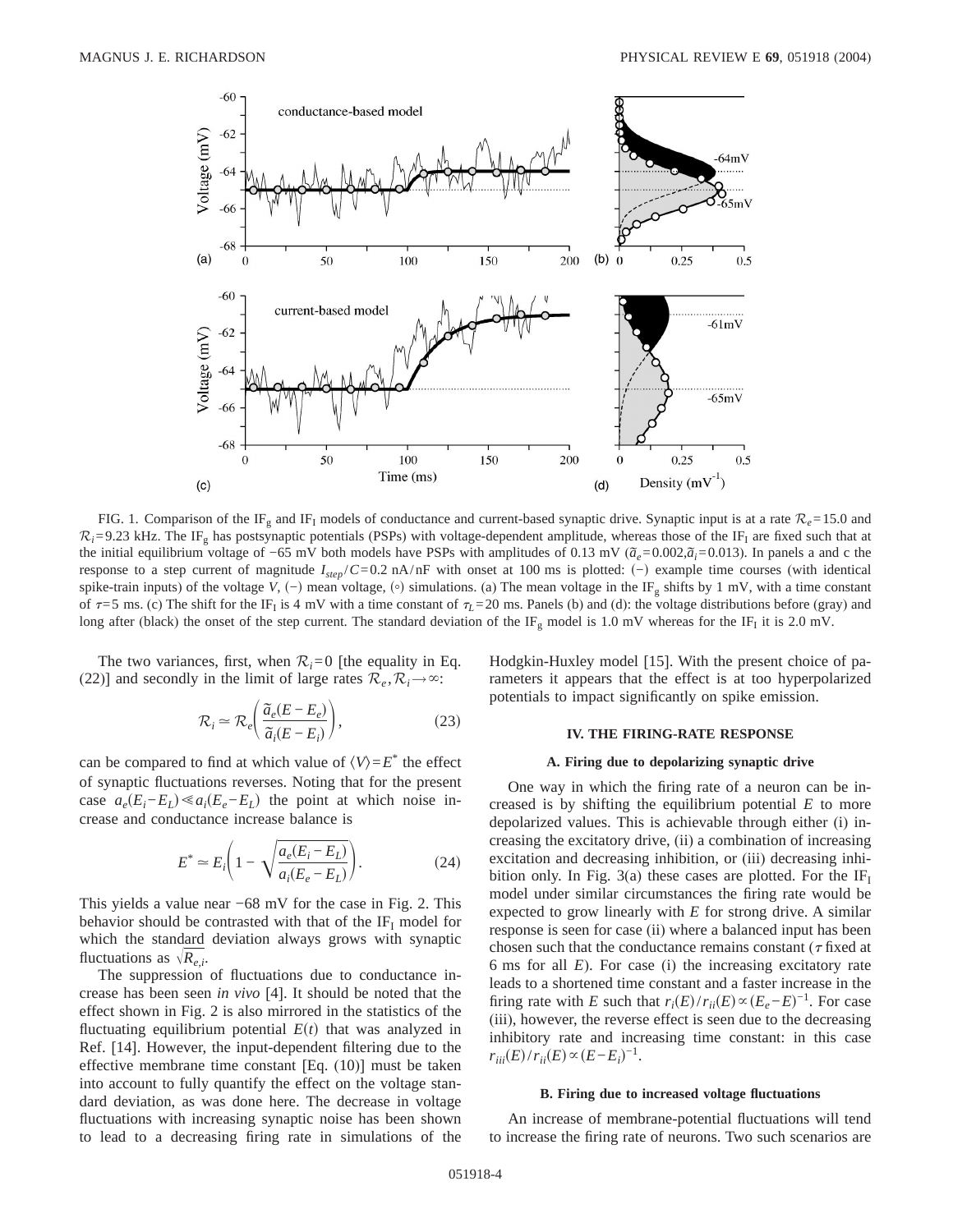

FIG. 2. Response of the conductance-based synapses model IF<sub>g</sub> to balanced changes [see Eq. (21)] in the presynaptic rates: a demonstration of the competing effects of synaptic fluctuations and synaptic conductance increase. (a) A balanced step change (at 100 ms) in the incoming rates (given in kHz the panel) with *E* held constant at −60 mV. At depolarized potentials an increased synaptic drive leads to an increase in the standard deviation from 1.35 to 1.77 mV: the fluctuation increase dominates over the conductance increase. (b) The membrane voltage distributions before (gray) and long after (black) the change in synaptic drive. A weak skew in the distributions is visible. (c) A balanced step change in the incoming rates (given in the panel) with *E* held constant at −73 mV. At hyperpolarized potentials the increasing synaptic drive leads to a *decrease* in the standard deviation from 0.97 to 0.60 mV: the conductance increase dominates over the increase in synaptic fluctuations. (d) The effect is seen in a sharpening of the distribution from before (gray) to after (black) the step change. In both panels (a) and (c) a number of example trajectories have been plotted in gray and the membrane time scales given before and after the step change. (e) The standard deviation as a function of increasing fluctuations (balanced synaptic drive parameterized by  $\mathcal{R}_e$ ) for different values of fixed *E* given in the legend. The initial point in each curve corresponds to  $\mathcal{R}_i$ =0 and the final to  $\mathcal{R}_e$ =10 kHz. The time labels give the values of  $\tau$  at these points (the inverse of which are related to the total conductance). The examples given in panels (a) and (c) can be identified on panel (e). The effect of increasing synaptic drive reverses at a mean membrane voltage of  $E^* \approx -68$  mV [see Eq. (24)]. In all cases  $\tilde{a}_e = 0.004$  and  $\tilde{a}_i = 0.026$  giving postsynaptic potentials of size  $\approx$ 0.26 mV at −65 mV. Simulational data are denoted by symbols.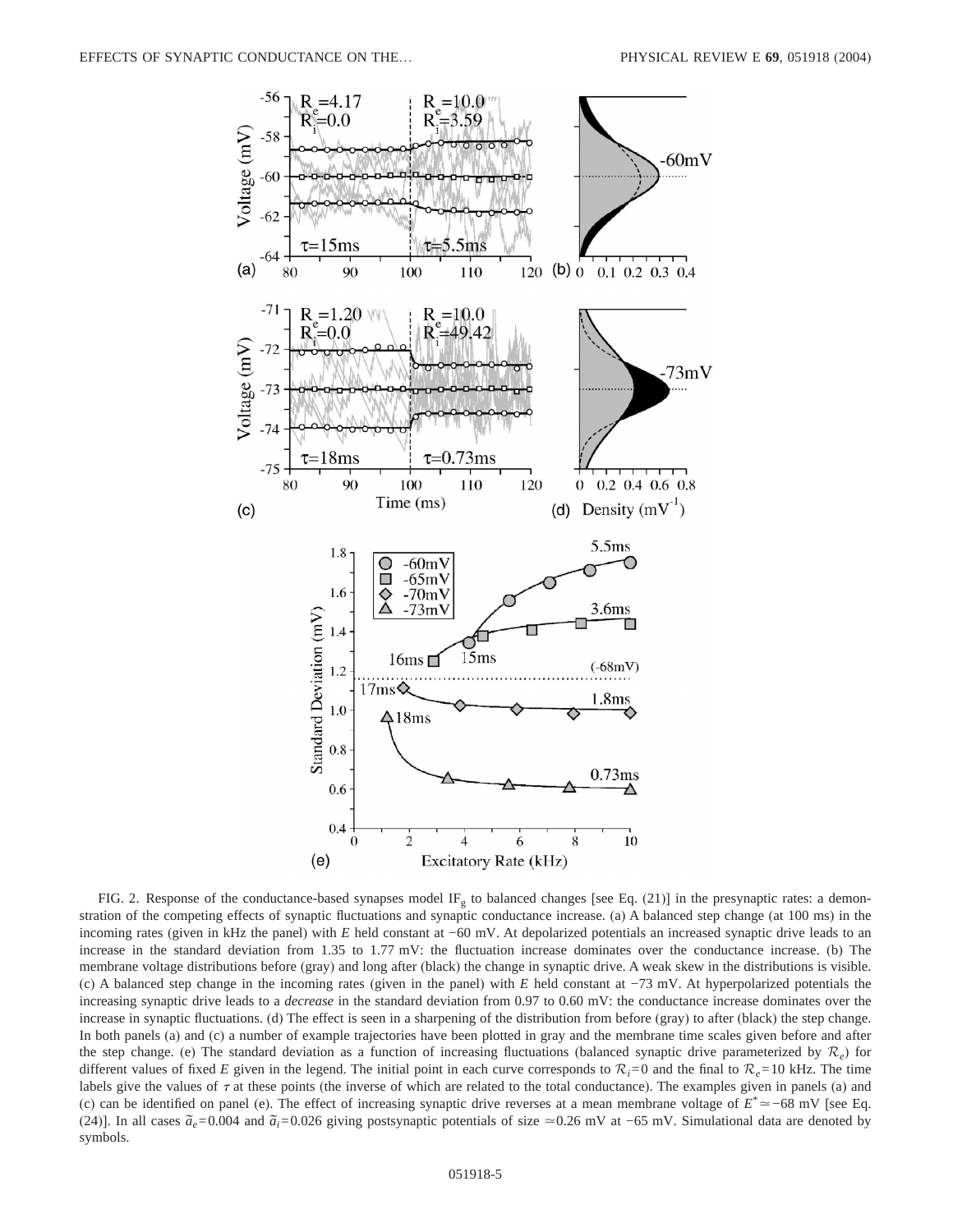

FIG. 3. (a) Firing rate with increasing equilibrium potential *E*. The initial values of  $\mathcal{R}_e$ =9.17 and  $\mathcal{R}_i$ =3.08 kHz give  $E$ =−60 mV and a time constant of  $6$  ms. The equilibrium potential  $E$  is then increased through three different mechanisms (see legend and text). (b) Firing-rate curves for balanced synaptic input (at fixed *E* given in the legend) as a function of increasing presynaptic noise parametrized by  $\mathcal{R}_{e}$ . (c) Firing rate curves at constant conductance (both *E* and  $\tau = 5$  ms fixed) as a function of increasing synaptic noise parameterized by the postsynaptic potential (PSP) size. This scenario corresponds to an increase in presynaptic synchrony and is achieved by keeping the products  $\mathcal{R}_{e}\tilde{a}_{e}$  and  $\mathcal{R}_{i}\tilde{a}_{i}$  fixed while  $\tilde{a}_{e}$  and  $\tilde{a}_i$  are varied. Here the EPSPs and IPSPs amplitudes are identical at −65 mV and provide the abscissa of the plot. The range of PSPs for which the diffusion approximation is valid is seen in the fit with simulations. In all figures the bold lines are the firing rate Eq. (19) and the broken lines a current-based approximation accounting for the tonic conductance increase (see text). For panels (a) and (b)  $\tilde{a}_e = 0.004$  and  $\tilde{a}_i = 0.026$ .

considered, the first is equivalent to the balanced input described above in Eq. (21) and Fig. 2. In Fig. 3(b) the linearity of the firing rate for this case can be understood because the parameters  $\alpha$  and  $\beta$  in Eq. (19) saturate with large  $\mathcal{R}_e$ ,  $\mathcal{R}_i$ and because the prefactor  $\tau^{-1}$  of the rate [Eq. (19)] grows linearly with  $\mathcal{R}_e$ . This should be contrasted with the response of the IF<sub>I</sub> model to the same input for which the firing rate would grow in proportion to  $\sqrt{\mathcal{R}_{e,i}}$ .

For the second mode of increasing fluctuations considered both  $E$  and  $\tau$  are held constant (constant conductance). This is achieved by fixing

$$
\mathcal{R}_e \tilde{a}_e = \frac{1}{(E_e - E_i)} \left( \frac{1}{\tau} (E - E_i) + \frac{1}{\tau_L} (E_i - E_L) \right),
$$
  

$$
\mathcal{R}_i \tilde{a}_i = \frac{1}{(E_e - E_i)} \left( \frac{1}{\tau} (E_e - E) - \frac{1}{\tau_L} (E_e - E_L) \right),
$$
 (25)

and increasing  $\tilde{a}_e$ ,  $\tilde{a}_i$  whilst decreasing  $\mathcal{R}_e$ ,  $\mathcal{R}_i$ . It can be thought of as a crude model of changing synchrony in the presynaptic population (for a more sophisticated treatment for the IF<sub>I</sub> model see Ref. [16]). This mode of firing, in which the variance changes but the mean drive remains constant, is the conductance-based-drive analog to the scenario discussed in Ref. [17] in the context of fast signaling. The increasing firing rate of the neuron in response to increased synchrony is plotted in Fig. 3(c) against the amplitude of the postsynaptic potentials (PSPs).

These different effects, which are missed in current-based models of synaptic noise, provide the mechanisms for the neuronal gain modulation seen recently in experiment [18].

# **V. CONCLUSION**

The results presented above demonstrate that the modeled response of neurons is qualitatively different when conductance effects are taken into account. So must all previous results derived using the  $IF<sub>I</sub>$  model be discarded?

One approach to dealing with conductance-based input has been to use the current-based  $IF<sub>I</sub>$  framework with an input-dependent time constant (see Ref. [19] for a recent treatment). This corresponds to taking into account the tonic conductance change and the fluctuations in the current component of the synaptic input, but ignoring the fluctuations in the conductance component of the synaptic drive:

$$
g_e(V - E_e) = g_{e0}(V - E_e) + g_{e,fluct}(V - E_e)
$$
  
\n
$$
\approx g_{e0}(V - E_e) + g_{e,fluct}(\langle V \rangle - E_e) + \cdots. \tag{26}
$$

The approximation is valid because the voltage fluctuations  $\delta V = V - \langle V \rangle$  scale with  $g_{e, fluct}$  and therefore the higher-order fluctuations  $g_{e, fluct}\delta V$  in the synaptic drive are of secondary importance.

The subthreshold probability density found in Ref. [19] under such an approximation scheme can be shown to satisfy the Fokker-Planck Eq. (16) with  $\alpha=0$ . This zero-order solution in the  $\alpha$  expansion of Eq. (16) is equivalent to a *Gaussian approximation*. In this approximation the diffusion constant of the Fokker-Planck equation becomes voltageindependent, reflecting the fact that the fluctuations in the effective time constant have been neglected. What is important to note is that the small  $\alpha$ , or large  $\gamma$ , limit is also the limit in which the underlying diffusion approximation is valid. Hence one expects this approximation to be accurate in the same limit. Though care needs to be taken when the width of the distribution is strongly affected by the threshold and reset, generally speaking the approximation is excellent. A comparison of the bold (full solution) and broken (effective-time-constant or Gaussian approximation) lines in Fig. 3 shows that the approximation is valid in all cases, except for when the postsynaptic potentials are relatively large  $[Fig. 3(c)]$ . This is as expected because it is here also that the diffusion approximation begins to break down.

These arguments can be extended to the more biologically realistic case of synaptic filtering arising from the exponential decay of the synaptic pulse. It has been shown [20,21]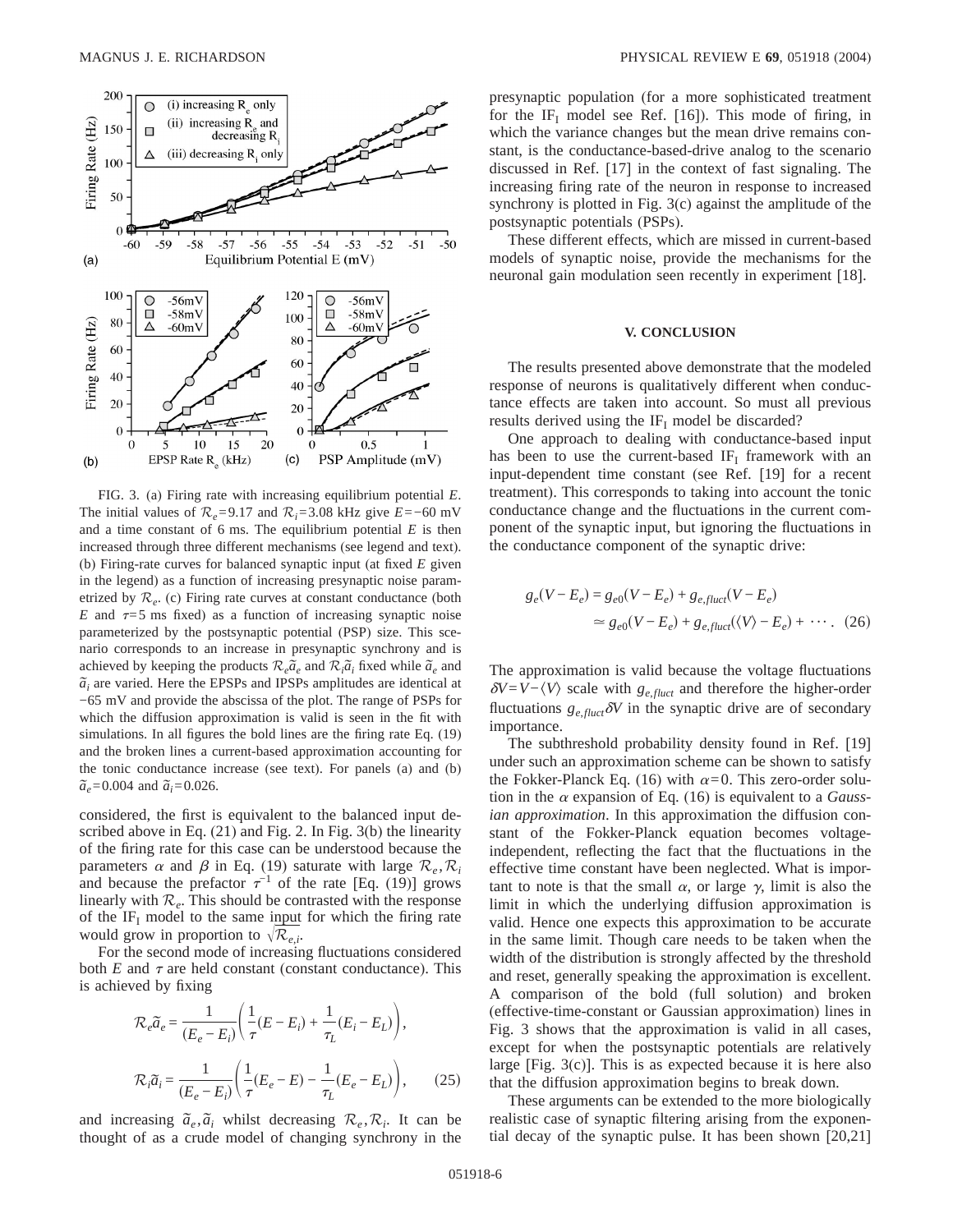

FIG. 4. The subthreshold voltage distribution corresponding to models of filtered synaptic input to layer III (circles) and layer VI (triangles) cortical neurons. The symbols correspond to a Monte Carlo simulation of a passive membrane [defined by Eq. (2)] receiving excitatory and inhibitory filtered synaptic input of the form given in Eq. (27). The lines correspond to the Gaussian, or effective-time-constant approximation defined by the moments given in Eqs. (30) and (33). The passive membrane parameters are defined in the text (with  $C=1 \mu F/cm^2$ ) and parameters of the synaptic drive for the two models were taken from Ref. [3]: the layer III neuron  $\{g_{e0}=0.0295, g_{i0}=0.217, \sigma_e=0.00935, \sigma_i=0.034, \tau_e$ =7.8,  $\tau_i$ =8.8} and the layer VI neuron  $\{g_{e0}=0.0346, g_{i0}=0.165, \sigma_e\}$  $=0.00866, \sigma_i=0.0191, \tau_e=2.7, \tau_i=10.5$ . The conductances are in units of  $mS/cm<sup>2</sup>$  and the time constants in milliseconds.

for the  $IF<sub>I</sub>$  model that neurons subject to temporally correlated synaptic input have a different high-frequency response as compared to those subject to white-noise drive. Furthermore, models of conductance-based synaptic drive with temporal correlations exhibit voltage fluctuations with the same statistics [2,3] as those seen *in vivo*. The form of the filtered synaptic input (using the excitatory drive as an example) given in Ref. [3] is

$$
\tau_e \dot{g}_e = g_{e0} - g_e + \sigma_e \sqrt{2 \tau_e} \xi_e(t), \qquad (27)
$$

where  $\tau_e$  is the filtering constant,  $g_{e0}$  the tonic conductance,  $\sigma_e$  the standard deviation of the conductance fluctuations and  $\xi_e(t)$  is a  $\delta$  correlated white-noise process of unit variance. The effective-time-constant approximation in this case corresponds to the following equation for the voltage:

$$
\tau_0 \dot{V} = - (V - E_0) - u_e(t)(E_0 - E_e) - u_i(t)(E_0 - E_i), \quad (28)
$$

where the conductance change has been absorbed into a drive-dependent membrane time constant

$$
\tau_0 = \frac{C}{g_L + g_{e0} + g_{i0}}\tag{29}
$$

with the average voltage  $\langle V \rangle = E_0$  given by

$$
E_0 = \frac{g_L E_L + g_{e0} E_e + g_{i0} E_i}{g_L + g_{e0} + g_{i0}},
$$
\n(30)

and the fluctuating part given by

$$
u_e(t) = \left(\frac{\sigma_e \tau_0}{C}\right) \int_{-\infty}^t \frac{ds}{\tau_e} e^{-(t-s)/\tau_e} \sqrt{2\tau_e} \xi_e(s).
$$
 (31)

Written in this form, it is clear that the voltage in Eq. (28) is a Gaussian random variable. The variance can be calculated in terms of the small parameters

$$
\epsilon_e^2 = \left(\frac{\tau_e}{\tau_0 + \tau_e}\right) \left(\frac{\sigma_e \tau_0}{C}\right)^2, \quad \epsilon_i^2 = \left(\frac{\tau_i}{\tau_0 + \tau_i}\right) \left(\frac{\sigma_i \tau_0}{C}\right)^2 \quad (32)
$$

and shown to take the particularly simple form

$$
\langle (V - E_0)^2 \rangle = \epsilon_e^2 (E_0 - E_e)^2 + \epsilon_i^2 (E_0 - E_i)^2. \tag{33}
$$

This result differs from that obtained in Ref. [22] in which an approach using the *Itô* calculus was presented.

The equations for the mean (30) and the variance (33) can be calculated more systematically from either an expansion of the full solution to Eqs. (2) and (27):

$$
V(t) = \int_{-\infty}^{t} \frac{ds}{C} [g_L E_L + g_e(s) E_e + g_i(s) E_i] e^{-\int_{s}^{t} [dr/\tau(r)]},
$$
 (34)

where  $\tau(r) = C/[g_L+g_e(r)+g_i(r)]$ , or by taking moments of the corresponding three-variable Fokker-Planck equation:

$$
\frac{dP}{dt} = \frac{1}{C} \frac{\partial}{\partial V} [g_L(V - E_L) + g_e(V - E_e) + g_i(V - E_i)]P
$$
  
+ 
$$
\frac{\sigma_e^2}{\tau_e} \frac{\partial^2}{\partial g_e^2} P + \frac{1}{\tau_e} \frac{\partial}{\partial g_e} (g_e - g_{e0})P + \frac{\sigma_i^2}{\tau_i} \frac{\partial^2}{\partial g_i^2} P
$$
  
+ 
$$
\frac{1}{\tau_i} \frac{\partial}{\partial g_i} (g_i - g_{i0})P.
$$
(35)

Such results agree, to leading order, with the Gaussian or effective-time-constant approximation. Comparisons of this approximation for the voltage distribution with simulations are presented in Fig. 4.

In summary, a number of analytical results were derived for the integrate-and-fire neuron with both  $\delta$  pulse and filtered conductance-based synapses. These results allowed